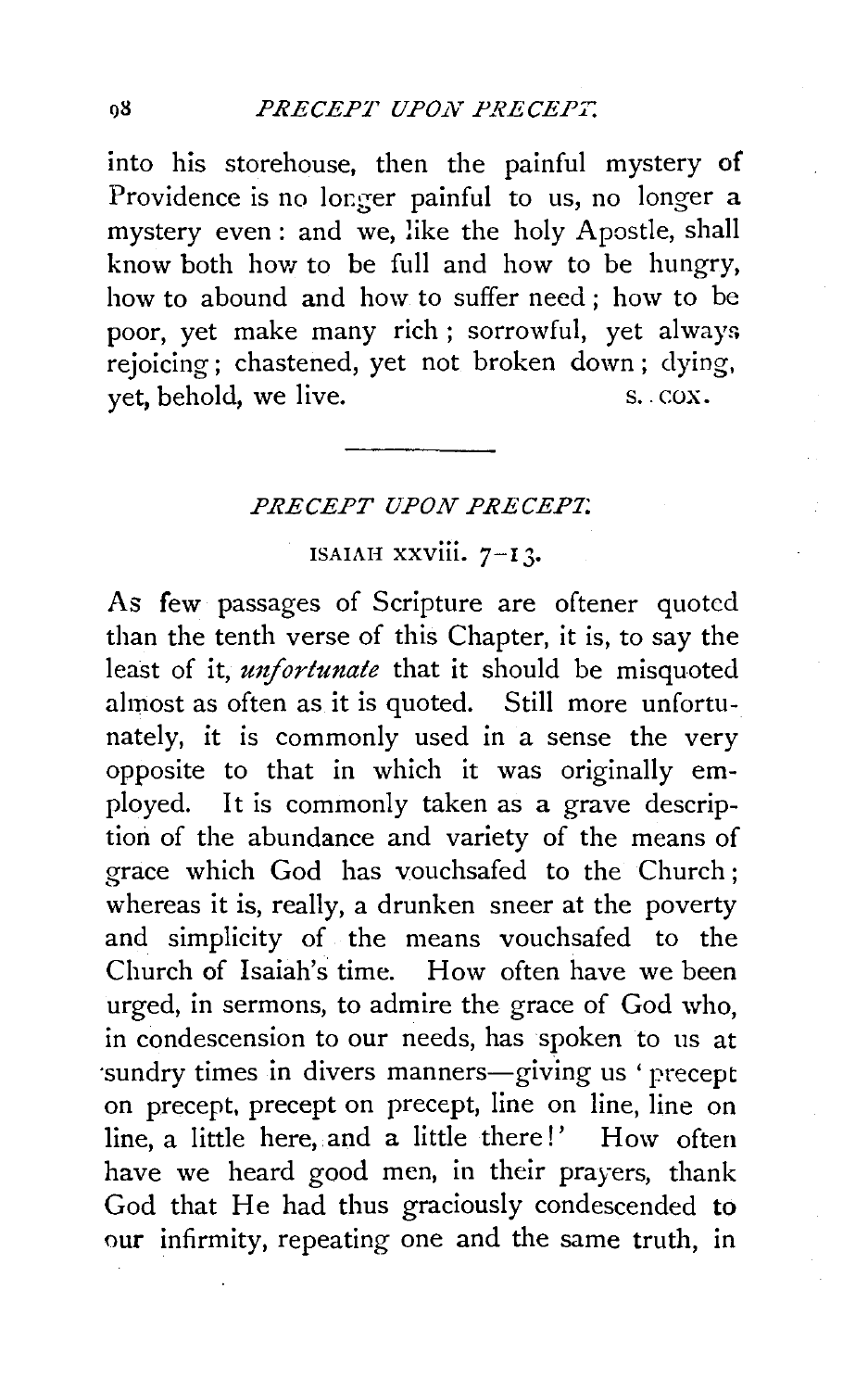many different forms, again and again-giving us \* precept on precept, precept on precept, line on line, line on line, here a little, and there a little!' And yet, if those who have so often quoted the verse in this sense had but read the words which precede and follow it, they surely would have seen reason to doubt whether they had grasped its true meaning. Even in our Authorized Version, which in this Chapter is unusually weak and defective, there are indications which might well have made them pause before concluding the verse to be a serious description of the mode in which God has revealed his will to men; there are many indications that it was originally a jest, or satire, on Isaiah's mode of uttering the Divine message. And no sooner do we turn to the Original, and study it, than the case becomes clear; we see that, beyond a doubt, we not only have here a jibe at Isaiah from the lips of drunken. men, but that the verse is so constructed as to imitate their thickened and difficult pronunciation.

The story of the verse, briefly told, is as follows. Isaiah uttered the prophecies contained in Chapters xxviii.-xxxiii. during the early years of the reign of king Hezekiah. The Hebrew people had then, for some years, been under the yoke of Assyria. That yoke had grown intolerable to them; they were intent on throwing it off. Now there was no truer patriot in the land, no more hearty friend of liberty, than the Prophet. But he saw there was no hope of ordered freedom and a settled peace while the people remained godless and corrupt. He counselled them, therefore, to wait-to strengthen them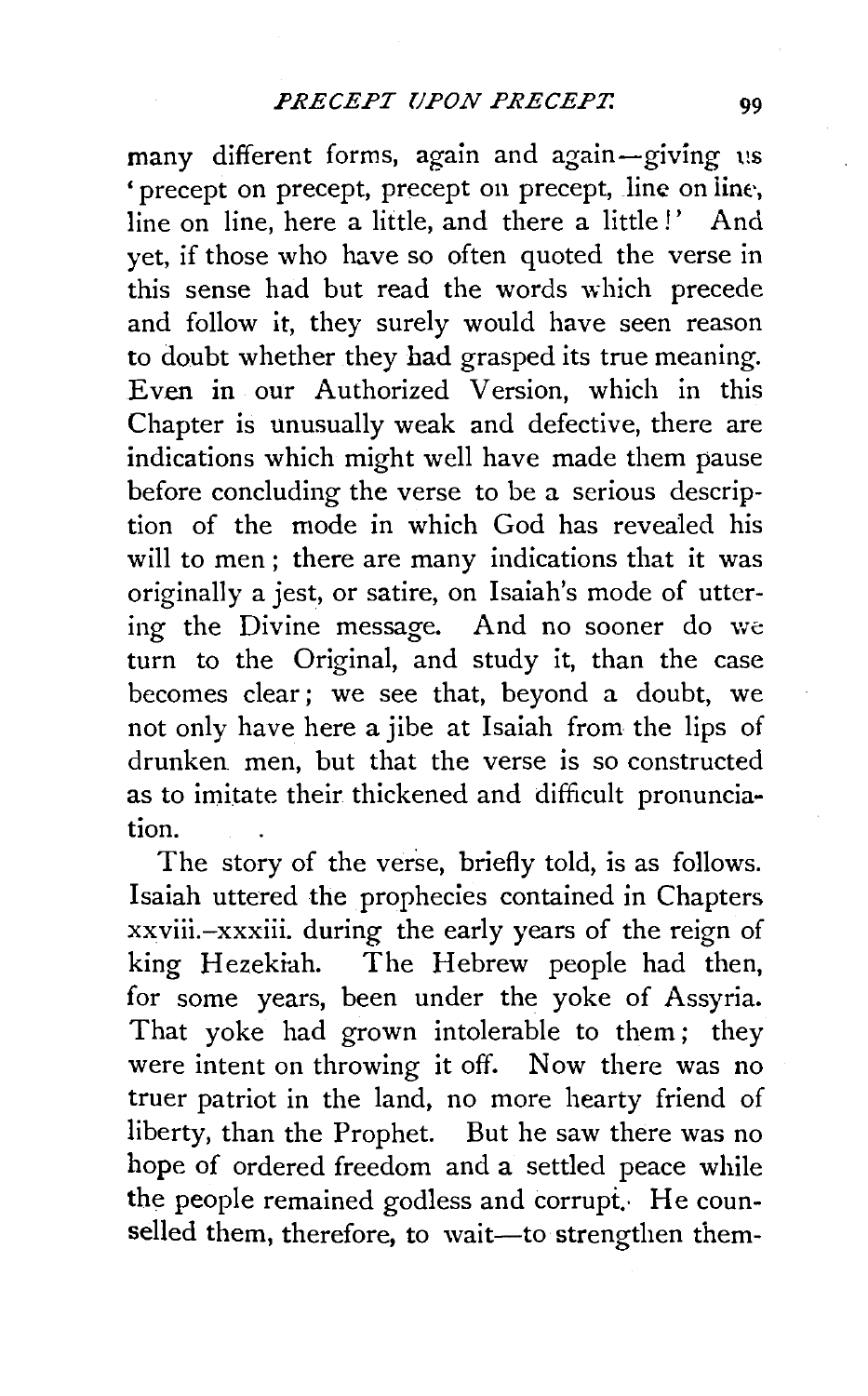selves in piety, in an unselfish.devotion to the public welfare, and in the practice of private virtue, until, God being on their side, they were able to break the power of Assyria, and to assert their own independence. The counsel was unwelcome to the 'sinful people.' . They had no mind for a private and public reformation ; nor were they disposed to wait before they struck a blow for freedom. They were fain to try policy and statecraft before they fell back on the dismal alternative of virtue and godliness. What if they were to call Egypt to their help against Assyria, to pit the one great military tyranny of the time against the other ? Might they not *thus* work out their salvation ?

' No,' said Isaiah in the name of God, 'your salvation will not be from men,' and set his face like a flint against the Egyptian alliance. But there were not wanting other counsellors who could speak in a more popular strain. There were plenty of priests in Jerusalem, plenty of prophets even, who, as they shared the popular vices, were willing to pander to the popular. whim or passion. And these priests, in their smirched ephods, these prophets, 'wearing a hairy garment to deceive,' were all for policy rather than for piety; they gave back the popular wish in the swelling periods of their inflated rhetoric-advocating the alliance with Egypt, and denouncing the counsel of Isaiah as base and unpatriotic.

In their private intercourse with each other, moreover, when, as Isaiah tells us, they 'were swallowed up of wine,' and went altogether ' out of the way through strong drink,' insomuch that their tables were 'full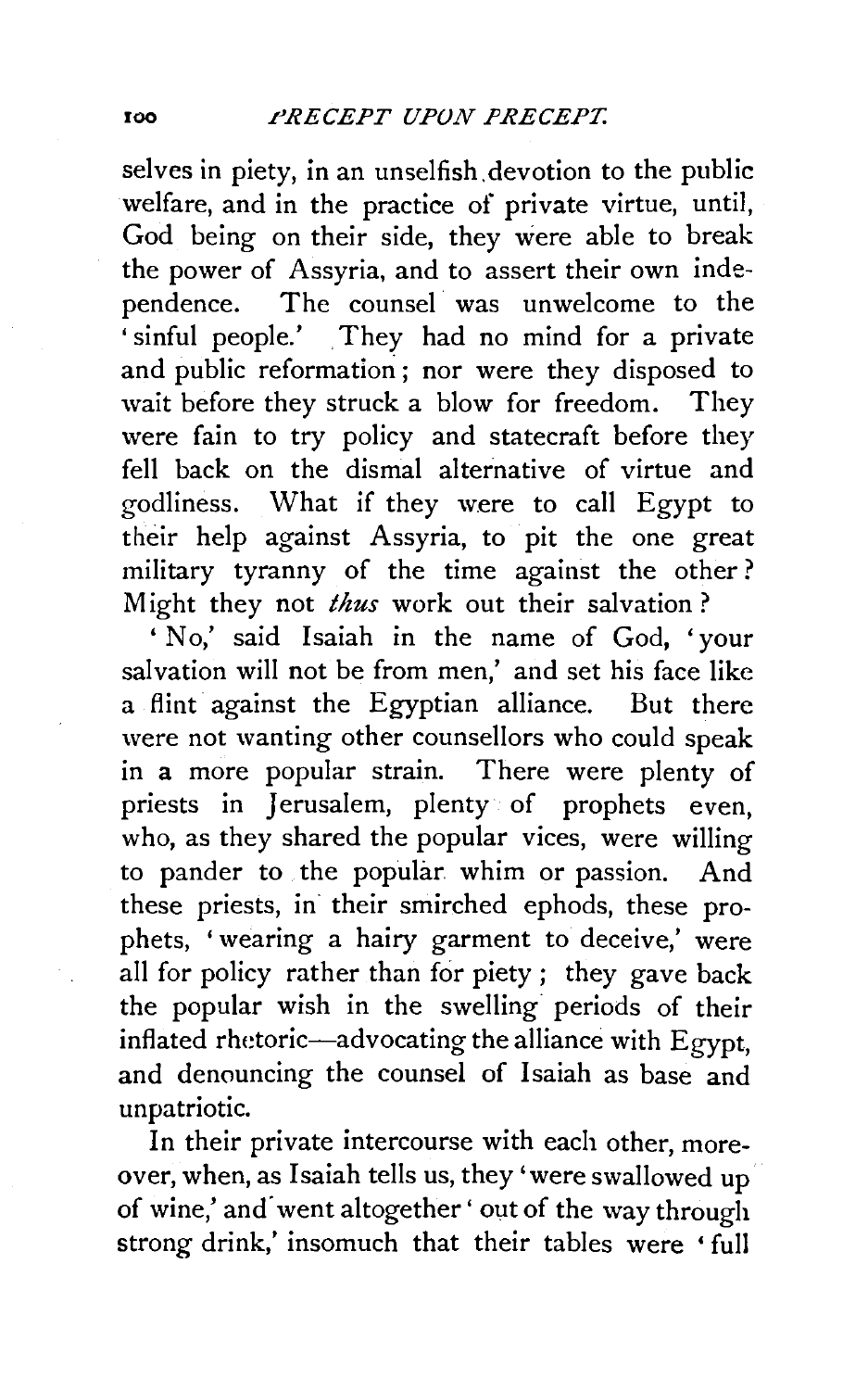of filthy vomit;' in their shameless carousals the false priests and the prophets who backed them with 'lying visions' made themselves great sport in jeering at Isaiah, in ridiculing the one prophet who cared more for the weliare of the people than for their applause, and loved the service of God more than the pleasures of the senses. They mocked at his incorrigible simplicity. They mimicked and burlesqued his manner of speech. 'Whom would *he* teach knowledge?' they cried; 'and to whom would he make a message intelligible ? To weanlings from the milk, just withdrawn from the breast?<sup>7</sup> To them he seemed an intolerable moralist, for ever schooling them as if they were babes and needed the mere milk of instruction, not strong men capable of digesting meat. ' With him,' they said, 'it is always ''precept on precept, precept on precept, line on line, line on line, here a little, and there a little."' Or, as we may perhaps better translate their words, they said, 'With him it is always " bid and bid, bid and bid, for-bid and for-bid, for-bid and for-bid, a lit-tle bit here, a lit-tle bit there."'

The words, indeed, may be translated in many ways ; for, in the Original, they are more like the babble of drunken men than sober and intelligible speech. At the same time, although the words manifestly imply the condition of those who uttered them, they were evidently designed as a burlesque imitation of the great simplicity of speech which Isaiah used. Monosyllable is heaped on monosyllable; and, no doubt, the speakers tipsily adopted the tones of fond mothers addressing their babes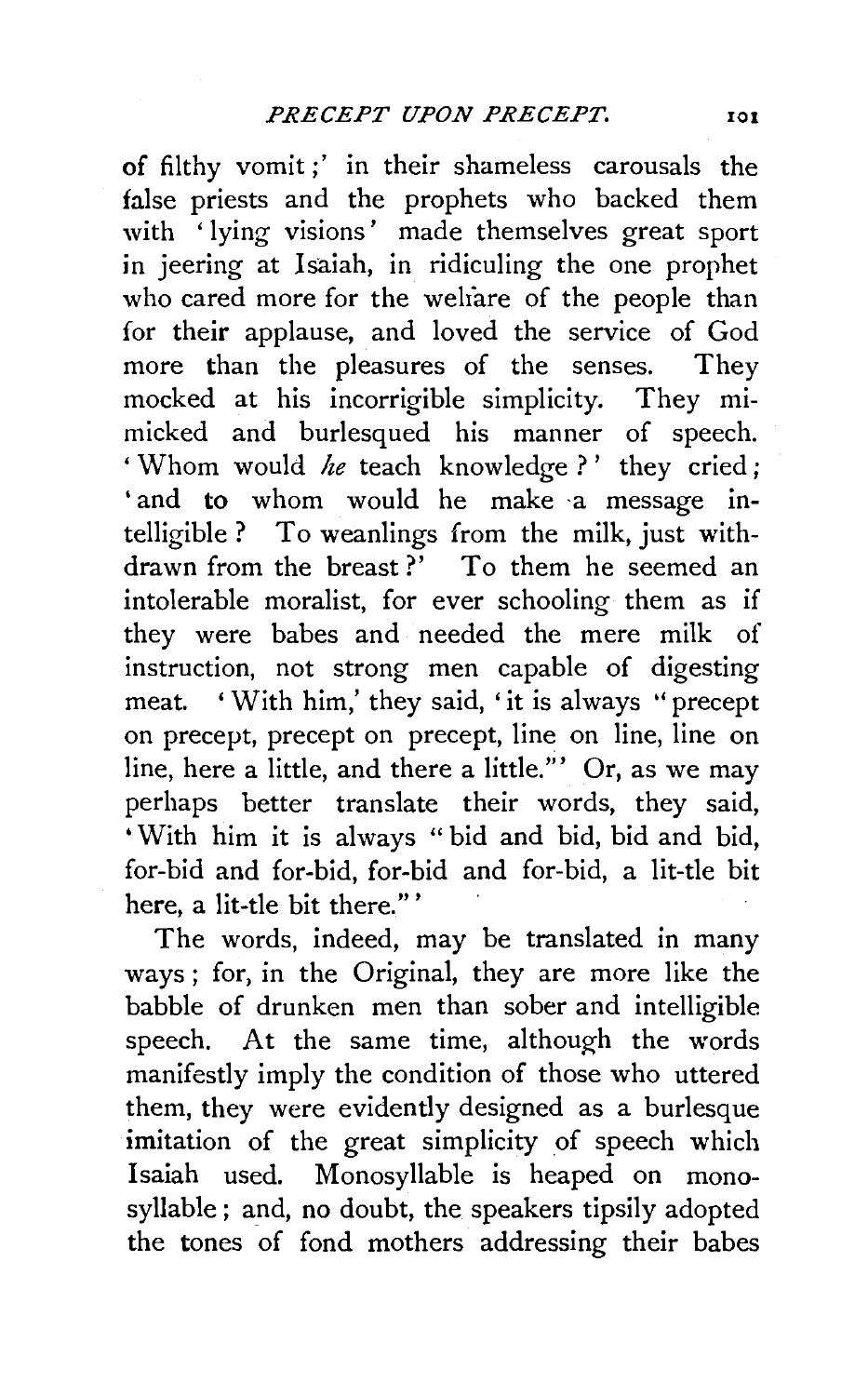and weanlings. Using the Hebrew words of the verse, one of these shameless roysterers would say : " *Tsav la-tsav, tsav la-tsav,- kav la-kav, kav la-kav;*  zeeir sham, zeeir sham: that is how that simpleton Isaiah speaks." And then, doubtless, a drunken laugh would go round the table, and half-a-dozen of them would be saying their *Tsav la-tsav*, *tsav la-tsav* at once.

What really angered these burly scorners was that the Prophet treated them as though they were children only just weaned, and not as masters in Israel, giving them the most elementary instruction in the simplest words-words of one syllable, as they put it. Just as the philosophers of Athens called St. Paula  $\sigma \pi \epsilon \rho \mu o \lambda \acute{o} \gamma \circ \varsigma$ ,  $i.e.,$  'a collector of seeds,' a dealer in unconsidered trifles, so these false priests and prophets derided Isaiah as for ever vexing them with petty and interminable chidings. They were weary of hearing him repeat the first rudiments of morality, and apply them to the sins and needs of the time. How dared he tutor them who were themselves teachers! How dared he treat them as babes who were grown men, distinguished men, the foremost men and statesmen of the empire! A pretty figure *he* made too! No one listened to him, or hardly any one. It was *their* advice which which was taken, not his; their policy which was followed, not his. And yet he dared come to them day after day with the same simple message, the same trite moralities, the same dismal warnings and rebukes!

It is easy to imagine how these proud prosperous men would lisp out their drunken sneers over their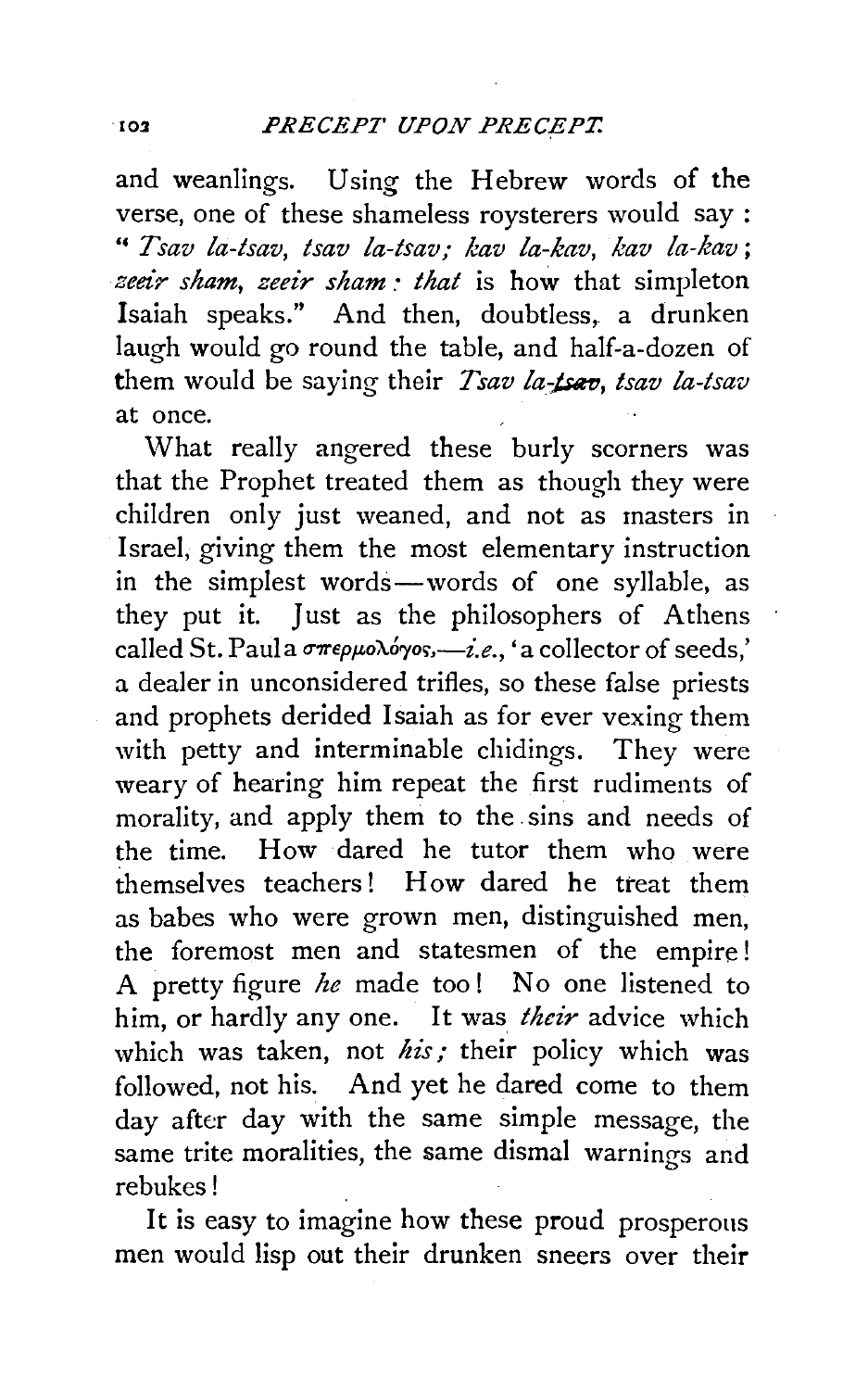wine at the solitary unsuccessful Prophet, and think it an infinite good jest to make him, and his message, and the very manner in which he uttered it, a theme of mockery and contempt. Nor is it difficult to imagine the heat of righteous indignation with which he would turn on these blind guides. who were only too surely leading their blind followers into the ditch, and forewarn them that the retribution they had provoked by their sins would speedily overtake them. In effect he said to them: 'You mock at the simple Divine words I have been moved to speak, and lisp out your base and drunken imitations of them,  $-$  you, who should be the first to welcome and enforce the word of God. Know, then, that God will punish your sin by *a people of lisping ltfs and an alim tongue.* He has taught you, by the words you deride, where you might find rest and freedom, how you might give peace to the people who are weary of war and its calamities ; but you would not hearken and do. The word of the Lord has become to you a mere "bid and bid, forbid and forbid," at which you jest. Know, then, that that Word, which might have been a light to your path, shall blaze up into a consuming fire. You jeer at it as an endless series of petty injunctions, and therefore it shall inflict on you an endless series of intolerable calamities. In the very teeth of that Word, you are about to strike a blow for freedom,-seeking it in your own way, not in God's way; and as a reward and consequence of your disobedience, the Word, that might have given you freedom and a stable security and peace, shall become a stone on which you shall fall and be